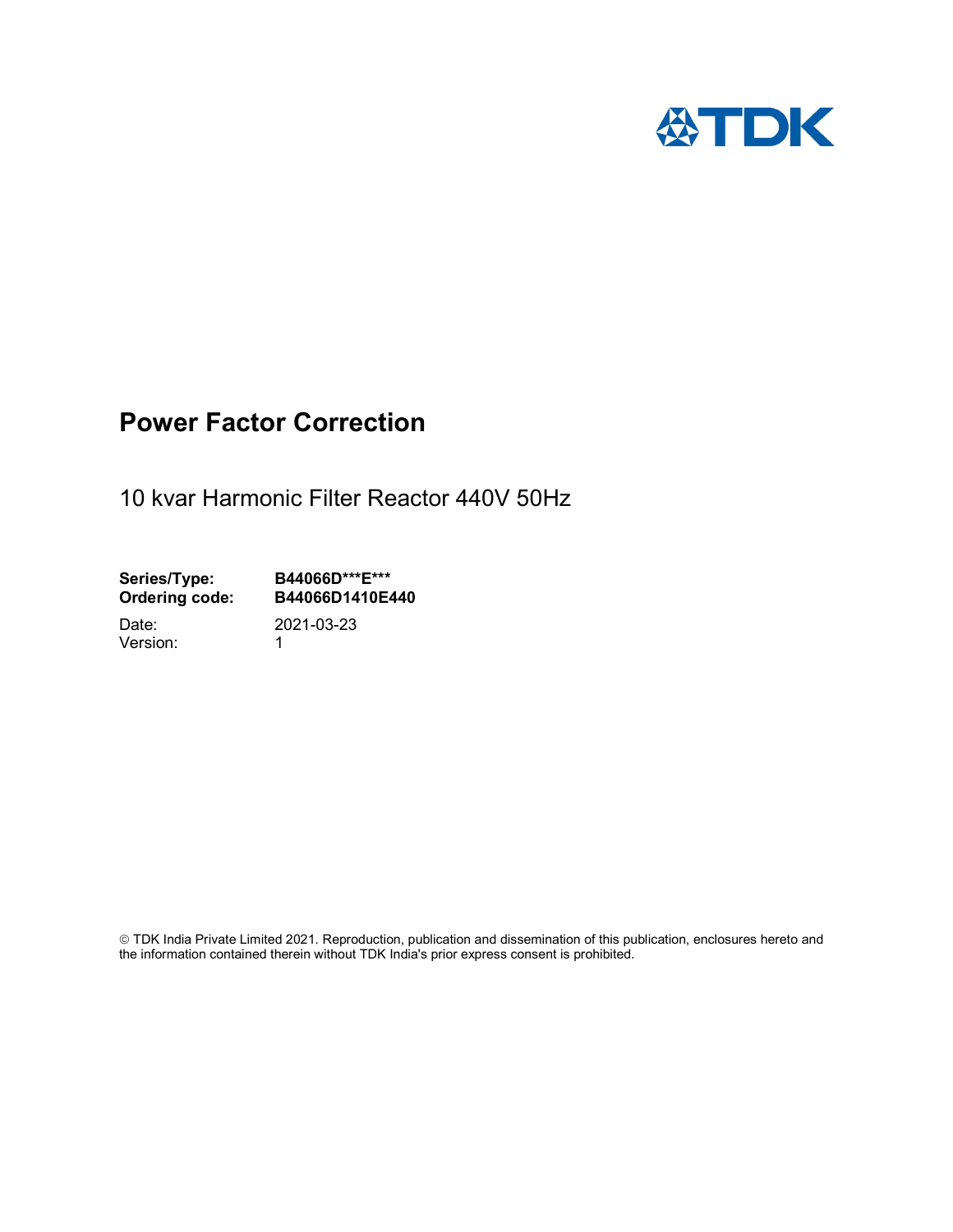

# Power Factor Correction and Content of Content of Content of Content of Content of Content of Content of Content of Content of Content of Content of Content of Content of Content of Content of Content of Content of Content

# 10 kvar Harmonic Filter Reactor 440V 50Hz B44066D\*\*\*E\*\*\*

### **Characteristics**

- $H$  Highest linearity
- Temperature control via micro switch in inner coil
- $\blacksquare$  Highest life time by high quality materials
- **Low losses**
- $\blacksquare$  High overloading capability
- Safety device, temperature micro switch
- **Aluminium foil winding**
- **Low noise**



| Technical data                                  |                 |             |  |
|-------------------------------------------------|-----------------|-------------|--|
| De-tuning factor p                              | 14              | %           |  |
| Effective filter output $Q_C$                   | 10              | kvar        |  |
| Rated voltage $V_R$ <sup>1)</sup>               | 440             | V           |  |
| Rated frequency f                               | 50              | Hz          |  |
| Ambient temperature / Insulation class          | 40 / H          | $^{\circ}C$ |  |
| Capacitance C delta (tot.)                      | 141.4           | μF          |  |
| Inductivity L                                   | $3 \cdot 10.03$ | mH          |  |
| Fundamental current 11 <sup>3)</sup>            | 13.91           | A           |  |
| Linear up to $4$ )                              | 18.76           | A           |  |
| Effective current $IRMS$ <sup>2)</sup>          | 14.02           | A           |  |
| Rated harmonic voltages (3rd/5th/7th/11th/13th) | 0.5/6/5/3.5/3   | %           |  |
| Temperature protection (NC)                     | yes             |             |  |
| Total losses $P_D$                              | 120             | W           |  |
| Total weight                                    | 16              | kg          |  |

<sup>1)</sup> Voltage rise up to 106% of rated voltage is considered in current  $I_{\text{eff}}$ .

<sup>2)</sup>  $I_{eff} = \sqrt{(I_1^2 + I_3^2 + ... I_x^2)}$ 

<sup>3)</sup>  $11 = 1.06$   $\cdot$   $I_R$  ( $I_R$  = Capacitor current 50Hz)

<sup>4)</sup> Linear current =  $1.43$   $\cdot$  I<sub>R</sub> (I<sub>R</sub> = Capacitor current 50Hz)

### **Connection**

| Line                | 1U1-1V1-1W1   |
|---------------------|---------------|
| Capacitors          | l 1U2-1V2-1W2 |
| Temperature control | - 4 ວ<br>ے- ا |

# Reference standard IEC60076-6

CAP FILM ES PFC PM 2021-03-23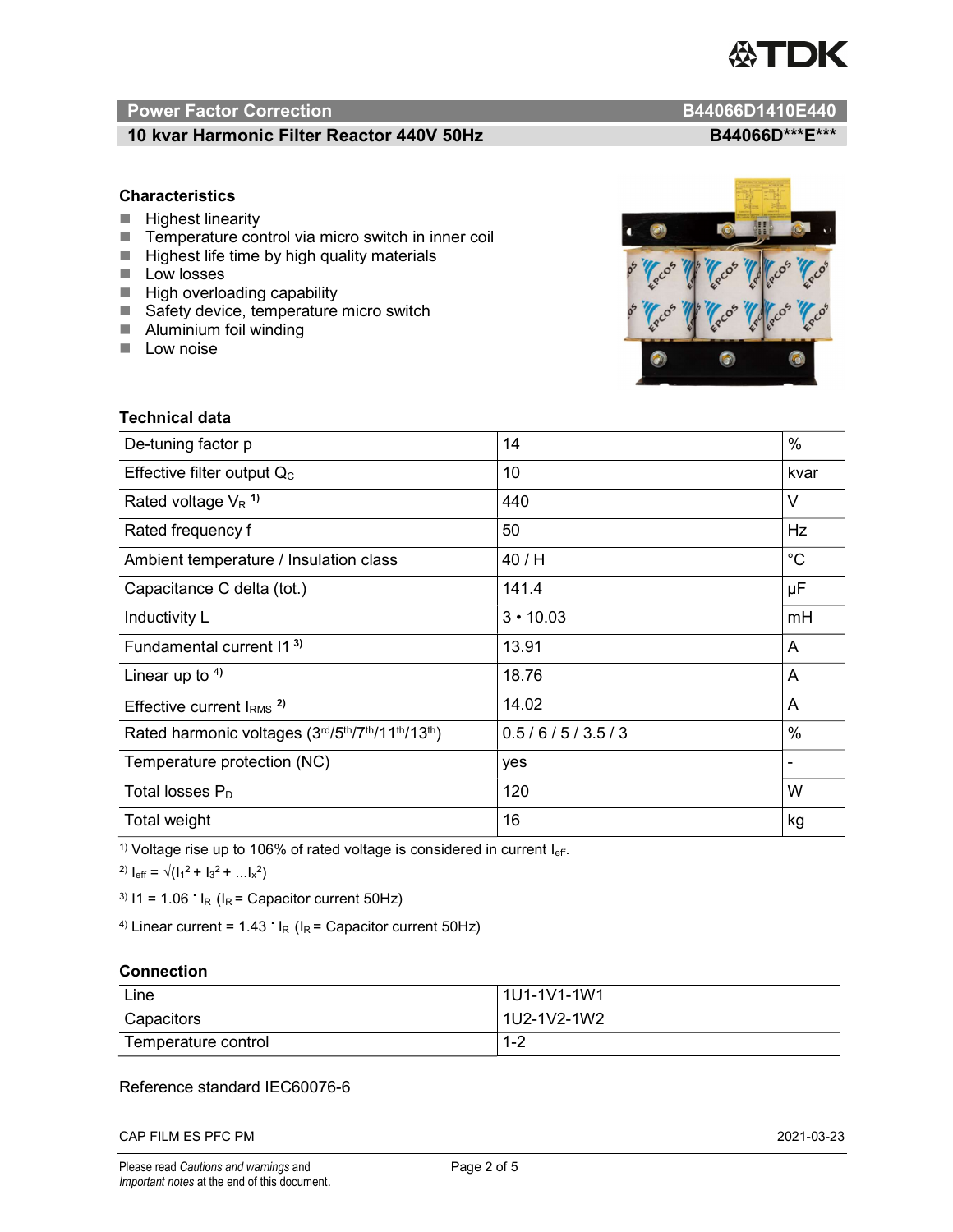

#### Power Factor Correction **B44066D1410E440**

### 10 kvar Harmonic Filter Reactor 440V 50Hz BA4066D\*\*\*E\*\*\*

#### Dimensional drawings



#### **Dimensions**

| L/mm  | 225          | b/mm  | 112  |
|-------|--------------|-------|------|
| H/mm  | 205          | e/mm  | 96±5 |
| W/mm  | 150±5        | d1/mm | 10.8 |
| 11/mm | 190          | d2/mm | 15.5 |
| 12/mm | 190          | A     | 175  |
| n1/mm | 150          | В     | 95   |
| n2/mm | $97.5 \pm 3$ | Ø     | 6.5  |

#### Cautions and warnings

- Do not install the reactor in case of any visible damages.
- $\blacksquare$  Installation must be done by skilled personnel only.
- Do not use or store harmonic filter reactors in corrosive atmosphere, especially where chloride gas, sulphide gas, acid, alkali, salt or similar substances are present.
- Do not touch the device during operation: all electrically active parts of this equipment such as windings, electronic components, leads, fuses and terminals carry a dangerous voltage which can lead to burns or electric shock.
- Covers which protect these electrically active parts from being touched must not be opened or removed during operation.
- Before any assembly or maintenance work is started, all installations and equipment must be disconnected from the power source.
- Noncompliance with these instructions may lead to death, serious injury or major damage to equipment.

FAILURE TO FOLLOW CAUTIONS MAY RESULT, WORST CASE, IN PREMATURE FAILURES OR PHYSICAL INJURY.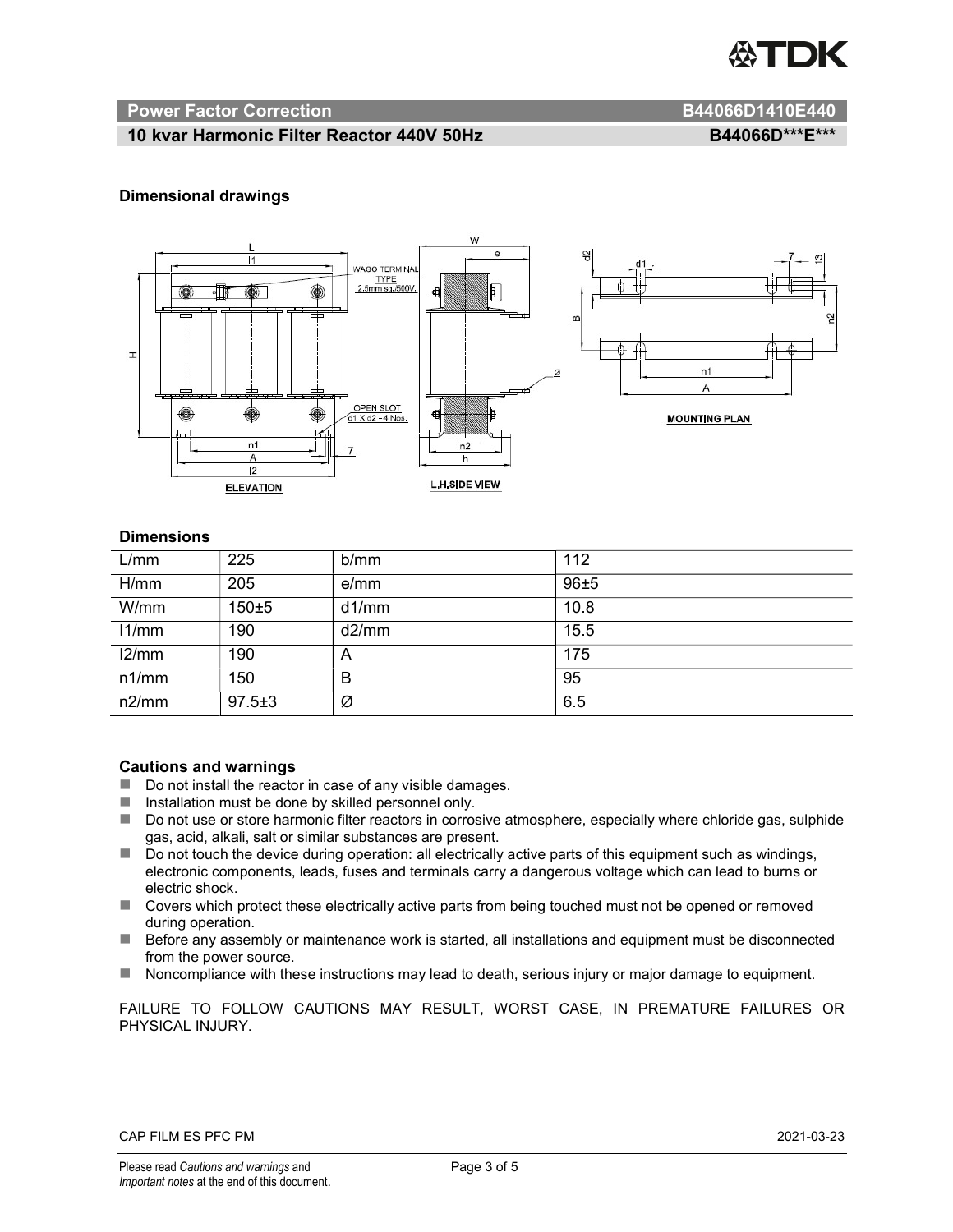

# Power Factor Correction **B644066D1410E440** B44066D1410E440

# 10 kvar Harmonic Filter Reactor 440V 50Hz BA4066D\*\*\*E\*\*\*

The following applies to all products named in this publication:

- 1. Some parts of this publication contain statements about the suitability of our products for certain areas of application. These statements are based on our knowledge of typical requirements that are often placed on our products in the areas of application concerned. We nevertheless expressly point out that such statements cannot be regarded as binding statements about the suitability of our products for a particular customer application. As a rule we are either unfamiliar with individual customer applications or less familiar with them than the customers themselves. For these reasons, it is always ultimately incumbent on the customer to check and decide whether a product with the properties described in the product specification is suitable for use in a particular customer application.
- 2. We also point out that in individual cases, a malfunction of electronic components or failure before the end of their usual service life cannot be completely ruled out in the current state of the art, even if they are operated as specified. In customer applications requiring a very high level of operational safety and especially in customer applications in which the malfunction or failure of an electronic component could endanger human life or health (e.g. in accident prevention or life-saving systems), it must therefore be ensured by means of suitable design of the customer application or other action taken by the customer (e.g. installation of protective circuitry or redundancy) that no injury or damage is sustained by third parties in the event of malfunction or failure of an electronic component.
- 3. The warnings, cautions and product-specific notes must be observed.
- 4. In order to satisfy certain technical requirements, some of the products described in this publication may contain substances subject to restrictions in certain jurisdictions (e.g. because they are classed as hazardous). Useful information on this will be found in our Material Data Sheets on the Internet (www.tdk-electronics.tdk.com/material). Should you have any more detailed questions, please contact our sales offices.
- 5. We constantly strive to improve our products. Consequently, the products described in this publication may change from time to time. The same is true of the corresponding product specifications. Please check therefore to what extent product descriptions and specifications contained in this publication are still applicable before or when you place an order.

We also reserve the right to discontinue production and delivery of products. Consequently, we cannot guarantee that all products named in this publication will always be available. The aforementioned does not apply in the case of individual agreements deviating from the foregoing for customer-specific products.

- 6. Unless otherwise agreed in individual contracts, all orders are subject to our General Terms and Conditions of Supply.
- 7. Our manufacturing sites serving the automotive business apply the IATF 16949 standard. The IATF certifications confirm our compliance with requirements regarding the quality management system in the automotive industry. Referring to customer requirements and customer specific requirements ("CSR") TDK always has and will continue to have the policy of respecting individual agreements. Even if IATF 16949 may appear to support the acceptance of unilateral requirements, we hereby like to emphasize that only requirements mutually agreed upon can and will be implemented in our Quality Management System. For clarification purposes we like to point out that obligations from IATF 16949 shall only become legally binding if individually agreed upon.